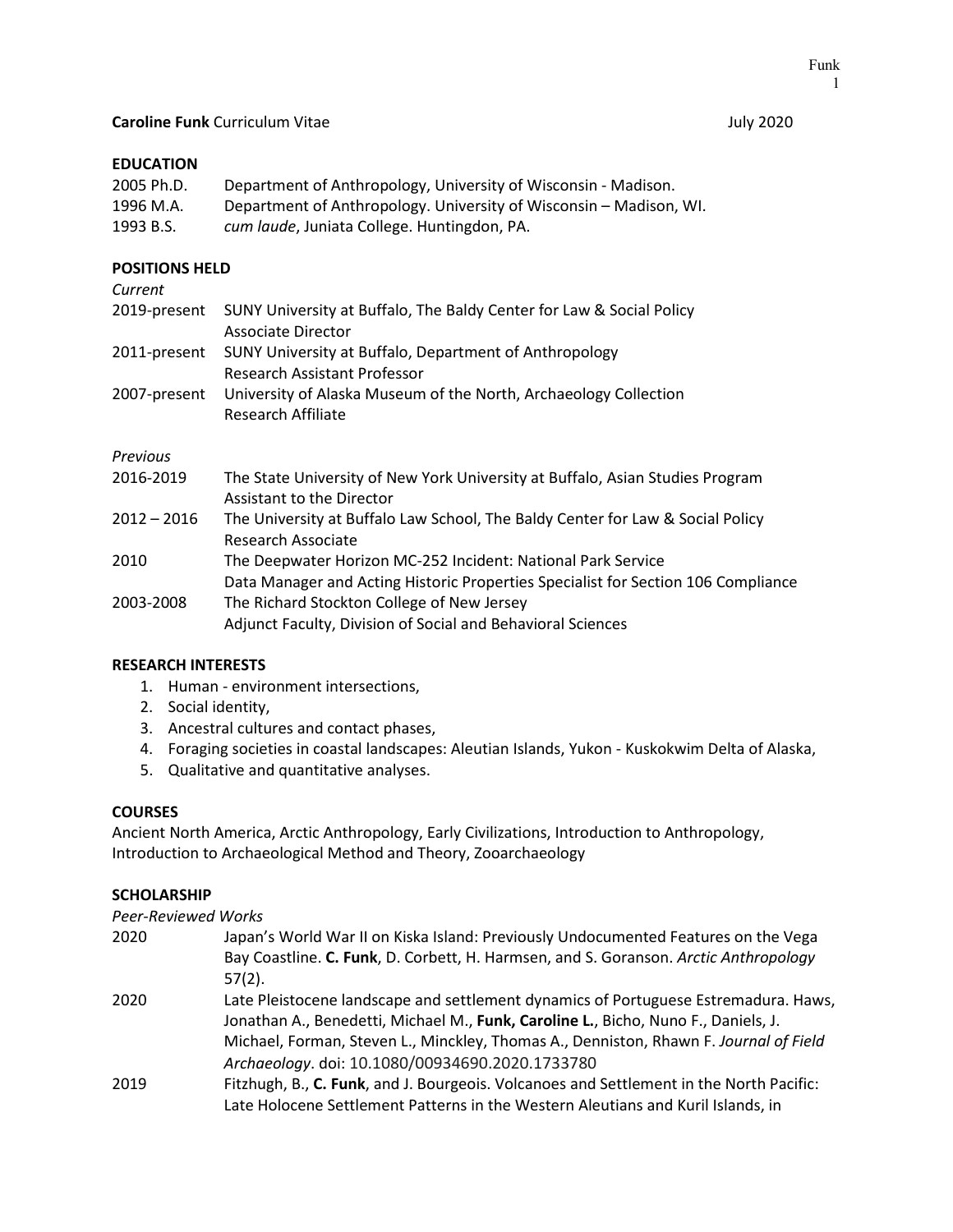|      | TephroArchaeology in the North Pacific, edited by Gina L. Barnes and Soda Tsutomu, pp.<br>76-96. Archaeopress, Summertown, Oxford.                                                                                                                                                                                                                                                  |
|------|-------------------------------------------------------------------------------------------------------------------------------------------------------------------------------------------------------------------------------------------------------------------------------------------------------------------------------------------------------------------------------------|
| 2018 | C. Funk. Ethno-ornithology in the Rat Islands: Prehistoric Aleut Relationships with Birds<br>in the Western Aleutians, Alaska. Journal of Anthropological Archaeology 51:144-158.                                                                                                                                                                                                   |
| 2016 | C. Funk, E. Holt, A. Taivalkoski, J. Howard, and D. Poltorak. Avifauna Discard Packages<br>and Bone Damage Resulting from Human Consumption Processes. Journal of<br>Archaeological Science-Reports (5)383-391.                                                                                                                                                                     |
| 2011 | C. Funk. Rat Islands Archaeological Research 2003 and 2009: Toward an Understanding<br>of Regional Culture and Environmental Histories. Arctic Anthropology 48(2):25-51.                                                                                                                                                                                                            |
| 2011 | Haws, J.A., C. Funk, J.M. Daniels, M.M. Benedetti, and N.F. Bicho. Paleolithic landscapes<br>and seascapes of Portuguese Estremadura. In Trekking the Shore: Changing Coastlines<br>and the Antiquity of Coastal Settlement. N.F. Bicho, J.A. Haws & L. Davis (eds.), Springer,<br>New York.                                                                                        |
| 2011 | C. Funk. Yupik Eskimo Gendered Information Storage Patterns. In Information and Its<br>Role in Hunter-Gatherer Bands, pp. 29-58, edited by Robert Whallon, William A. Lovis<br>and Robert K. Hitchcock. Ideas, Debates, and Perspectives 5, Cotsen Institute of<br>Archaeology Press, Los Angeles.                                                                                  |
| 2010 | Haws, J.A, M.M. Benedetti, C. Funk, N.F. Bicho, J.M. Daniels, P.A. Hesp, T.A. Minckley,<br>S.L. Forman, M. Jeraj, J.F. Gibaja, and B.S. Hockett. Coastal wetlands and the<br>Neanderthal Settlement of Portuguese Estremadura. Geoarchaeology 25(6):709-744.                                                                                                                        |
| 2010 | C. Funk. The Bow and Arrow War: The Ethnohistory of Yup'ik Conflict. Ethnohistory<br>57(4):523-569                                                                                                                                                                                                                                                                                  |
| 2010 | Benedetti, M.M., J.A. Haws, C. Funk., J.M. Daniels, N.F. Bicho, B.B. Ellwood, and S.L.<br>Forman. Late Quaternary records from the central Portuguese Coast: Geomorphic<br>response to environmental change during Oxygen Isotope Stages 3 and 2. Geological<br>Society of America Abstracts with Programs 42:74.                                                                   |
| 2009 | Benedetti, M.M., J.A. Haws, C. Funk., J.M. Daniels, P.A. Hesp, N.F. Bicho, T.A. Minckley,<br>B.B. Ellwood, and S.L. Forman., Late Quaternary landscapes and seascapes of<br>Portuguese Estremadura: Geomorphic response to environmental change during MIS 3<br>and 2. Livro de Resúmes, VII Reunião do Quaternário Ibérico. Universidade do Algarve,<br>Faro, Portugal, pp. 79-82. |
| 2009 | Haws, J.A., C. Funk., M.M. Benedetti, N.F. Bicho, J.M. Daniels, B.S. Hockett, and M. Jeraj.<br>Late Quaternary landscapes and seascapes of Portuguese Estremadura: Middle and<br>Upper Paleolithic settlement. Livro de Resúmes, VII Reunião do Quaternário Ibérico.<br>Universidade do Algarve, Faro, Portugal, pp. 190-192.                                                       |
| 2009 | Benedetti, M.M., J.A. Haws, C. Funk, J.M. Daniels, P.A. Hesp, N.F. Bicho, T.A Minckley,<br>B.B. Ellwood and S.L. Forman. Late Pleistocene raised beaches of coastal Estremadura,<br>central Portugal. Quaternary Science Reviews 28: 3428-3447.                                                                                                                                     |
| 2007 | N. Bicho, J. G. Bao, J.A. Haws, B. Hockett, and C. Funk. Beyond the Study of Lithic<br>Assemblages: The Case of Picareiro Cave, Portugal. Human Evolution 24(1):17-25.                                                                                                                                                                                                              |
| 2004 | C. Funk. Optimal Foraging Theory and Cognitive Archaeology in Settlement Pattern<br>Analysis. In Hunter-Gatherers in Theory and Archaeology, edited by G. Crothers.<br>Occasional Paper No. 31, Center for Archaeological Investigations, Southern Illinois<br>University-Carbondale.                                                                                               |

# *Edited Volumes*

**2011 C. Funk** and D. Corbett. Anthropology of the Western Aleutians. Guest Editors of *Arctic Anthropology* 48(2).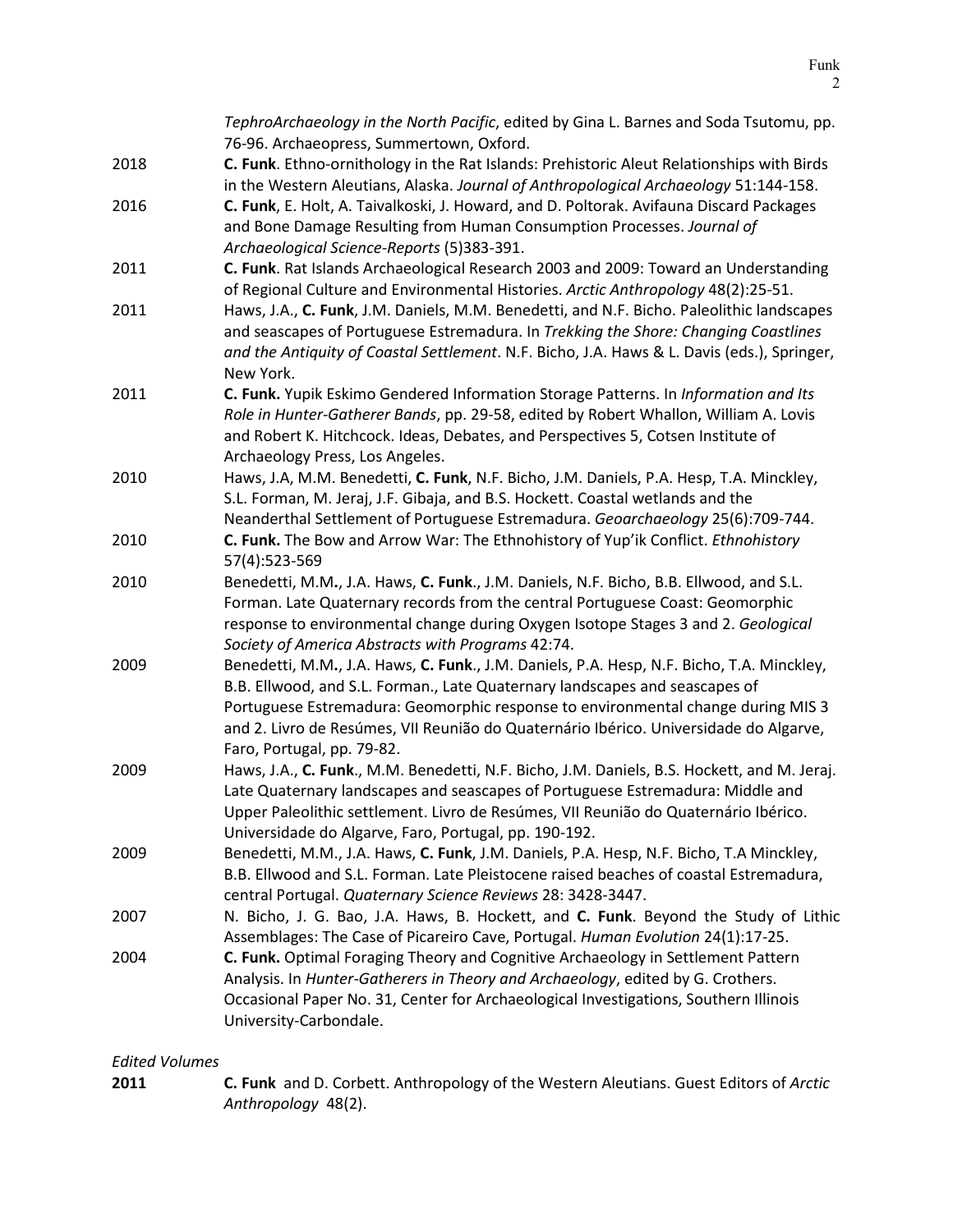| <b>Manuscripts in Preparation</b> |                                                                                                                                                                                                                                                                                                             |
|-----------------------------------|-------------------------------------------------------------------------------------------------------------------------------------------------------------------------------------------------------------------------------------------------------------------------------------------------------------|
| in review                         | C. Funk and D. Corbett. Qax^un Settlement on Raw Material Source Area (RAT-162),<br>Little Sitkin Island, Western Aleutians, Alaska. Manuscript submitted to Alaska Journal of<br>Anthropology June 2020                                                                                                    |
| in prep                           | Invited Chapter: C. Funk, B. Hornbeck, A. Taivalkoski. Qaxun (ancestral Unangax)<br>Challenge Traditional Colonialist Models of Complexity in the Rat Islands, Alaska, in<br>Archaeology of Fisher-Hunter-Gatherer Complexity in North America edited by Christina<br>Sampson, University Press of Florida. |
| in prep                           | Qax^un land and sea management: Prehistoric human impacts in the Western Aleutian<br>Islands, Alaska. C. Funk et al. Article to be submitted to Journal of Island and Coastal<br>Archaeology October 2020                                                                                                   |
| <b>Other Works</b>                |                                                                                                                                                                                                                                                                                                             |
| 2018                              | C. Funk and A. Taivalkoski. Avifauna Analysis of UNL-00048 and UNL-00055: Final<br>Technical Report. Final Technical Report for PLR-1522972 to Boston University<br>Subaward 4500002406. Report on file with Dr. Catherine West, Boston University.                                                         |
| 2017                              | C. Funk. Media Review of Liam Frink's 2016 A Tale of Three Villages: Indigenous-Colonial<br>Interactions in Southwestern Alaska, 1740-1950. UNLV Innovation: The Research<br>Magazine of the University of Nevada, Las Vegas Fall 2017 10(1):45.                                                            |
| 2017                              | Profile of C. Funk. "60 Seconds with Caroline Funk, Research Assistant Professor of<br>Anthropology, Bird Feeders" by Sally Jarzab. At Buffalo Summer 2017 34(4):12.                                                                                                                                        |
| 2014                              | C. Funk. Report: Preliminary Report for ARPA Permit No. (none given): Kiska Island 2014<br>Field Research. Report on file at the United States Fish and Wildlife Service, Anchorage<br>Office, AK.                                                                                                          |
| 2014                              | Profile of C. Funk. "Deserted Island: On Abandoned Kiska Islas, Archaeologists Study<br>Humans' Long-term Environmental Impacts" by Daniel Kelly. Environmental Monitor<br>Summer 2014:36.                                                                                                                  |
| 2009                              | C. Funk. Report: Rats and Birds: Tracking Ecological Change with Evidence from<br>Prehistoric to Historic Aleut Village Midden Test Excavations. Report on file at the<br>United States Fish and Wildlife Service, Anchorage Office, AK.                                                                    |
| 2008                              | C. Funk. Report: Birds and Mammals from the 2003 Test of Features 2 and 6 at RAT-<br>00081 on Rat Island, AK: Part 2 - Species Level Analysis. Report on file at the United<br>States Fish and Wildlife Service, Anchorage Office, AK.                                                                      |
| 2008                              | C. Funk. A Pedagogy for Diminishing Colonialist Boundaries in Arctic Anthropology<br>Courses. Teaching Anthropology SACC Notes 15(1):21-26.                                                                                                                                                                 |
| 2006                              | C. Funk. Report: Birds and Mammals from the 2003 Test of Features 2 and 6 at RAT-<br>00081 on Rat Island, AK. Report on file at the United States Fish and Wildlife Service,<br>Anchorage Office, AK.                                                                                                       |

## **GRANTS, AWARDS AND RESEARCH SUPPORT**

- 2020-2025 National Science Foundation, Office of Polar Programs (5 years: NSF PLR-935816) "Collaborative Research: Mercury Dynamics from the Holocene to the Anthropocene: Tracking Aleutian Mercury in Ocean Species Important to Native Alaskan Diets, University at Buffalo Subaward" \$361,785. (PI C. Funk)
- 2019 National Science Foundation, Office of Polar Programs (1 year: NSF PLR-190721 Bobbi Hornbeck CoPI. "DDRIG: Aleut Monumentality: Hunter -Fisher -Gatherer Transformations of the Rat Islands" \$19,087. (PI C. Funk)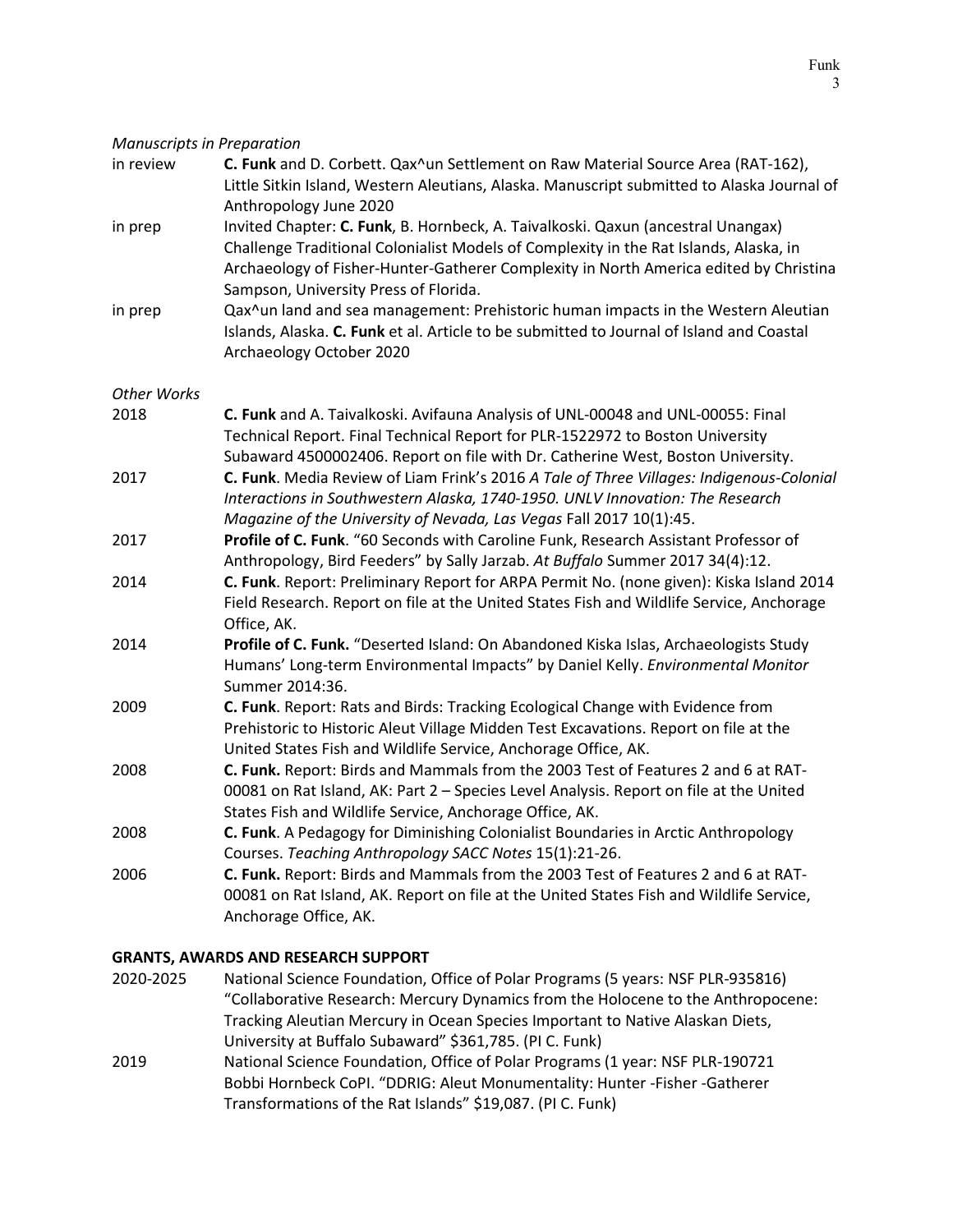| 2017-2018  | National Science Foundation, Office of Polar Programs (1 year: NSF PLR-1522972)<br>"Collaborative Research: Archaeological and Paleoenvironmental Perspectives of<br>Climate Change in the Aleutian Islands: University at Buffalo Subaward" \$73,727. (PI C.           |
|------------|-------------------------------------------------------------------------------------------------------------------------------------------------------------------------------------------------------------------------------------------------------------------------|
|            | West, subaward PI C. Funk)                                                                                                                                                                                                                                              |
| 2014-2017  | National Science Foundation, Office of Polar Programs (3 years: NSF OPP-1303566)<br>"Aleutian Archaeology: Identifying Cultural and Environmental Intersections on the Rat<br>Islands, c. 6000BP to 250BP". \$278,733 (PI C. Funk and CoPIs B. Hoffman and N. Misarti). |
| 2012       | National Science Foundation (November 2012). Participant in "Comparative<br>Ecodynamics in the Aleutian and Kuril Islands: A GHEA synthesis workshop". \$1,500. (PI<br>B. Fitzhugh and CoPI D. West).                                                                   |
| 2010       | The Wenner-Gren Foundation (1 year) "The Middle-Upper Paleolithic transition in<br>Portugal: The view from Lapa do Picareiro". \$20,000. (PI J.A. Haws and Co- PIs C. Funk,<br>N. Bicho and B. Hockett).                                                                |
| 2009       | United States Fish and Wildlife Service Challenge Grant (1 year) "Rats and Birds: Tracking<br>Ecological Change with Evidence from Prehistoric to Historic Aleut Village Midden Test<br>Excavations". \$62,312. (PI C. Funk).                                           |
| 2007-2008  | National Science Foundation (2 years: BCS-0715279) "Paleolithic Human Landscapes<br>and Seascapes of Portuguese Estremadura." \$105,030. (PI J.A. Haws and Co- PIs C. Funk<br>and B. Hockett).                                                                          |
| 2007-2008  | Wenner-Gren Foundation (2 years) "Long-term trends in Upper Paleolithic subsistence<br>at Lapa do Picareiro (Portugal)." \$25,000. (PI J.A. Haws and Co- PIs C. Funk and B.<br>Hockett).                                                                                |
| 2006-2008  | United States Fish and Wildlife Service Research Support for Faunal identification at the<br>National Museum of Natural History (Smithsonian) for site RAT-00081. (3 visits in 3<br>years). \$10.000. (PI C. Funk).                                                     |
| 2006       | Board of Trustees Distinguished Student Fellowship at The Richard Stockton College of<br>New Jersey (1 year). Mentor for Student Mark McNulty: \$1000. (Faculty Advisor C.<br>Funk).                                                                                    |
| 1999-2001  | National Science Foundation Dissertation Improvement Grant (2 years) "The Effect of<br>Cultural Perception on Archaeological Site Location Patterning: A Yukon-Kuskokwim<br>Delta, Alaska Case Study" \$25,000 (Pl. T. Douglas Price and Student PI C. Funk).           |
| 2001       | Vilas Travel Fellowship, University of Wisconsin-Madison.                                                                                                                                                                                                               |
| 1999       | United States Bureau of Indian Affairs Dissertation Research Support (1 year) \$4,000,                                                                                                                                                                                  |
| 1997-2000  | United State Fish and Wildlife Service Dissertation Research Support (episodic over four<br>years). ~ \$5,000.                                                                                                                                                          |
| 1996, 1997 | Department of Anthropology Travel Award, University of Wisconsin-Madison                                                                                                                                                                                                |
| 1996       | Alaska Anthropological Association Graduate Fellowship.                                                                                                                                                                                                                 |

## **FIELDWORK AND ARCHIVAL RESEARCH**

#### *Field Research*

- 2019 **Rat Islands, Alaska.** UB based managing PI for Bobbi Hornbeck's DDRI supported dissertation research on "Aleut Monumentality: Hunter -Fisher -Gatherer Transformations of the Rat Islands." 2014 **Kiska Island, Segula Island, and Little Sitkin Island, Alaska**. PI and Field Director for the multidisciplinary, NSF supported Rat Islands Research Project: archaeological survey, archaeological testing, paleothnobotanical survey and column sampling, tephra collection, intertidal zone survey.
- 2009 **Rat Island, Alaska**. Director of Fieldwork for the Rats and Birds Project: archaeological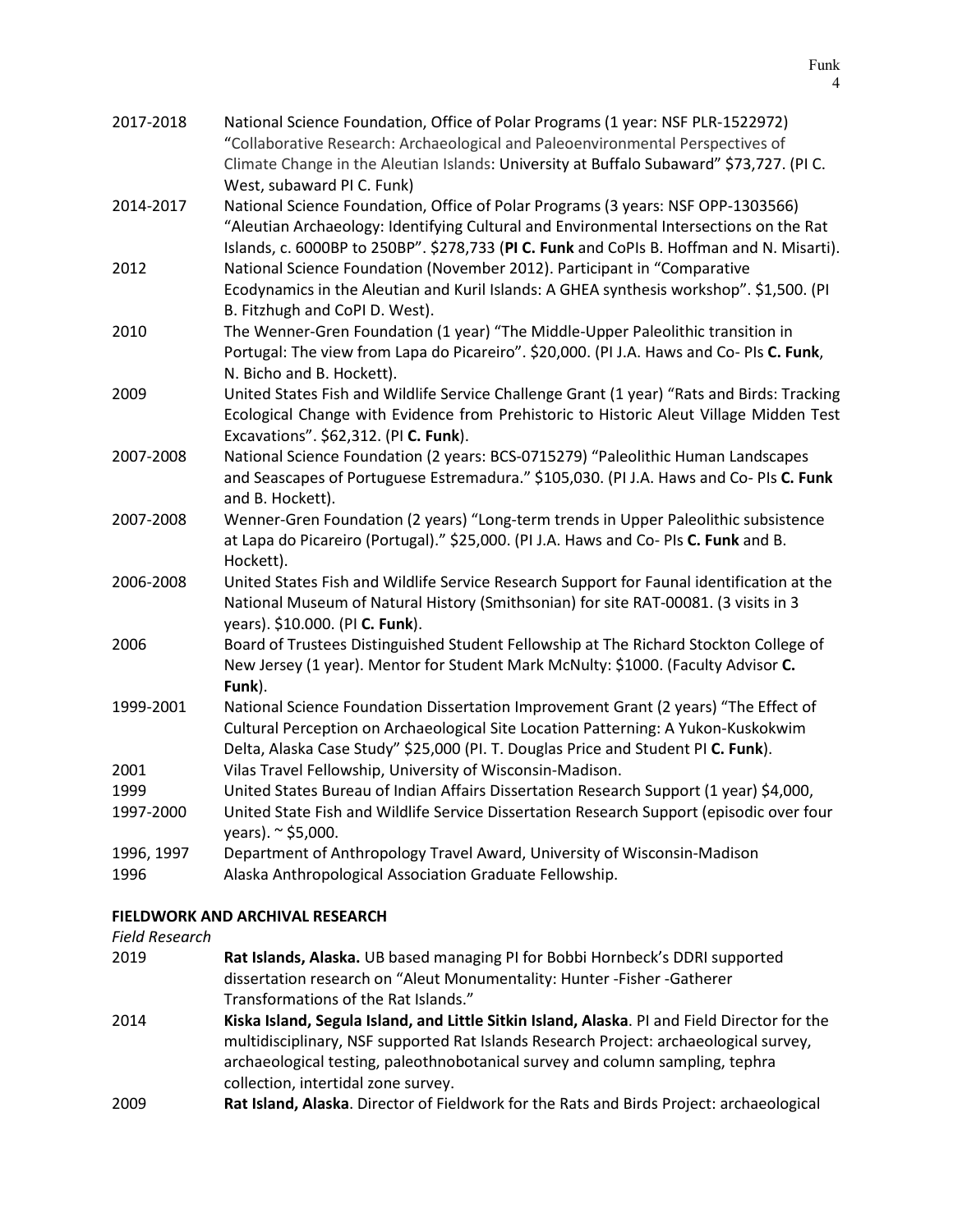|           | survey and testing.                                                                    |
|-----------|----------------------------------------------------------------------------------------|
| 2005-2010 | Central Portugal. Co-Director of Fieldwork for the Late Pleistocene Coastal Settlement |
|           | of Central Portugal Project. J.A. Haws, Director.                                      |
| 2007      | Chukotka, Russia. Database and Arctic domestic organization specialist for the         |
|           | Collaboration to Investigate the "Old Whaling" Culture and the Origins of Eskimo       |
|           | Whaling in Chukotka Project. D. Odess, Principal Investigator.                         |
| 2005-2007 | Central Portugal. Co-Director of Fieldwork for the Lapa do Picareiro Excavation        |
|           | Project. J.A. Haws, Director.                                                          |
| 2003      | Attu and Rat Islands, Alaska. Independent Contractor for the United States Fish and    |
|           | Wildlife Service with the Western Aleutian Archaeology and Paleobiology Project. D.    |
|           | West, D. Corbett, C. Lefèvre, Directors. Archaeological site survey, mapping and test  |
|           | excavation and student instruction.                                                    |
| 2002      | Attu Island. Alaska. Western Aleutian Archaeology and Paleobiology Project. D.         |
|           | West, D. Corbett, Dr. C. Lefèvre, Directors. Participated in large-scale excavation.   |
| 1998      | Attu Island, Alaska. Western Aleutian Archaeology and Paleobiology Project. D.         |
|           | West, D. Corbett, Dr. C. Lefèvre, Directors. Participated in survey, site testing, and |
|           | excavation.                                                                            |
| 1996      | Central Portugal. Lapa do Picareiro Project. N.F. Bicho, Director. Participated in     |
|           | excavation and laboratory processing.                                                  |
| 1996      | Central Portugal. Reconnaissance Survey for Coastal Portugal Project. J. Haws,         |
|           | Director. Assisted in survey of project area.                                          |
| 1995      | Izembek National Wildlife Refuge, Alaska. Lower Alaska Peninsula Project, Alaska.      |
|           | Maschner, Director. Crew chief for archaeological site survey and ground truthing      |
|           | survey for aerial photograph digital land cover classification.                        |
| 1994      | Kuiu Island, Alaska. North Kuiu Archaeology Project, Southeast Alaska. H. Maschner,    |
|           | Director. Crew chief for excavations and archaeological site survey.                   |
| 1994      | Peterson Lagoon, Unimak Island, Unimak Island Archaeology Project, Alaska. H.          |
|           | Maschner, Director. Conducted excavations and botanical sampling.                      |

*Laboratory Research*

| Laboratory Researcn |                                                                                            |
|---------------------|--------------------------------------------------------------------------------------------|
| 2013-2018           | Director, Zooarchaeology Laboratory, Department of Anthropology, University at             |
|                     | Buffalo, Buffalo, NY.                                                                      |
|                     | Development of new osteological reference collection.<br>$\bullet$                         |
|                     | Management of dermestid colony.<br>$\bullet$                                               |
|                     | Cooperative relationships with Buffalo Olmstead Parks Conservancy, University<br>$\bullet$ |
|                     | at Buffalo Customer Service and Maintenance, and the Buffalo Zoo,                          |
|                     | Management and recruitment of volunteer graduate and undergraduate<br>$\bullet$            |
|                     | students.                                                                                  |
| 2014-2018           | Director, Rat Islands Research Laboratory, Department of Anthropology, University at       |
|                     | Buffalo, Buffalo NY.                                                                       |
|                     | Analysis of bone tools, fish, bird, and shellfish faunal remains from the Rat              |
|                     | Islands Research Project,                                                                  |
| 2009                | Museum of the North, Fairbanks, AK. Analysis of archived excavated materials from          |
|                     | archaeological site RAT-00032.                                                             |
| 2008                | Zoology Museum, Madison, WI. Sea mammal faunal identification for RAT-00081 at             |
|                     | the University of Wisconsin - Madison Zoology Museum, Osteology Collections.               |
| 2006-2009           | Museum of Natural History, Washington, D.C. Avian faunal identification for RAT-           |
|                     | 00081 at the Smithsonian National Museum of Natural History Birds Division. Week-long      |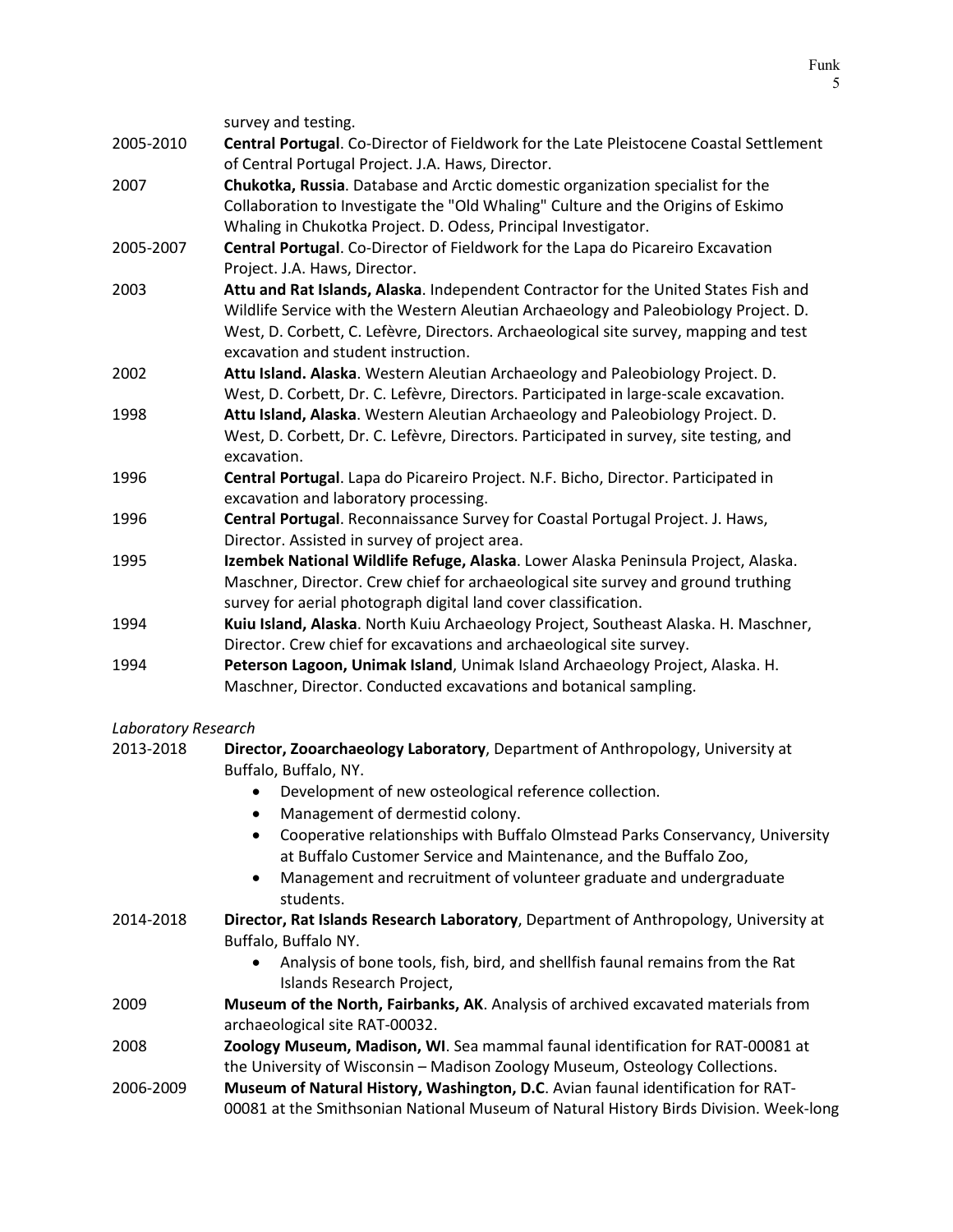visits each year.

2000 **United States Bureau of Indian Affairs, ANCSA 14(h)(1) Office, Anchorage, Alaska.** Archival research on the Triangle Region of the Yukon- Kuskokwim Delta.

### **INVITED LECTURES**

- 2017 **C. Funk.** Japanese WWII Occupation Features in the Aleutian Islands of Alaska. Invited guest lecture in AS101: Introduction to Asian Studies. Asian Studies Program, University at Buffalo. November 3, 2017.
- 2016 **C. Funk.** Research in the Aleutian Islands of Alaska. Invited guest lecture in AS101: Introduction to Asian Studies. Asian Studies Program, University at Buffalo. September 23, 2016.
- 2015 **C. Funk** et al. Rat Islands Research Project Update. Invited presentation to the Aleut Corporation Villages Seminar. Anchorage, AK. October 9, 2015.
- 2015 **C. Funk** et al. The Rat Islands Research Project: Culture History, Archaeology, and Ecology in the Aleutian Islands. Invited presentation to the University of Alaska Anchorage Anthropology Club and Department of Anthropology. Anchorage, AK. October 9, 2015.
- 2014 **C. Funk**. Grant Research and the NSF Proposal. Guest Lecture in Geography 502: Senior Graduate Course in Proposal Writing. Department of Geography, SUNY – University at Buffalo, September 16, 2014
- 2013 **C. Funk**. Multidisciplinary Cultural and Environmental Research in the Rat Islands, Alaska. Landscape Across the Disciplines Research Workshop, Humanities Institute, SUNY-University at Buffalo. September 23, 2013.
- 2012 **C. Funk.** Hunter-Gatherer Identity and Decision Making in Aleut and Yup'ik Cultural Traditions, Alaska. Department of Anthropology, University of Michigan, April 5, 2012.
- 2012 **C. Funk.** Archaeology and Ethnohistory in the Aleutian Islands. Department of Anthropology, SUNY at Buffalo, March 21, 2012.
- 2011 **C. Funk**. 6,000 Years of the Aleut Past: Rat Islands Archaeology, Western Aleutians, Alaska, Presentation to the Houghton Chapter, New York State Archaeological Association, Buffalo Museum of Science, November 16, 2011.
- 2009 **C. Funk.** Rats and Birds: Archaeological Research. Presentation to the Peabody School Intermediate Classes. Charlottesville, VA. October 2009.
- 2008 **C. Funk.** What is archaeological research? Presentation to the Ocean City Intermediate School Advanced Placement 4<sup>th</sup> Grade Science Class. Ocean City, NJ. May 2008.

#### **WORKSHOPS**

- 2018 Invited Participant in the Oceans VII: Tracing Human Interactions with Marine Ecosystems through Deep Time: Implications for Policy and Management: Paleoecology of Subarctic and Arctic Seas Session at the Alfred Wegner Institute Helmholtz Center for Polar and Marine Research (AWI) and the German Maritime Museum, Bremerhaven, Germany October 22-26, 2018.
- 2013 Moderator for the "Big Thaw: Policy, Governance, and Climate Change in the Circumpolar North" The Baldy Center for Law & Social Policy, Buffalo, NY, April 18-19, 2013.
- 2012 Invited Participant in the GHEA synthesis workshop "Comparative Ecodynamics in the Aleutian and Kuril Islands". Organized by Ben Fitzhugh and Dixie West. University of Washington, Seattle, WA. November 8-10, 201.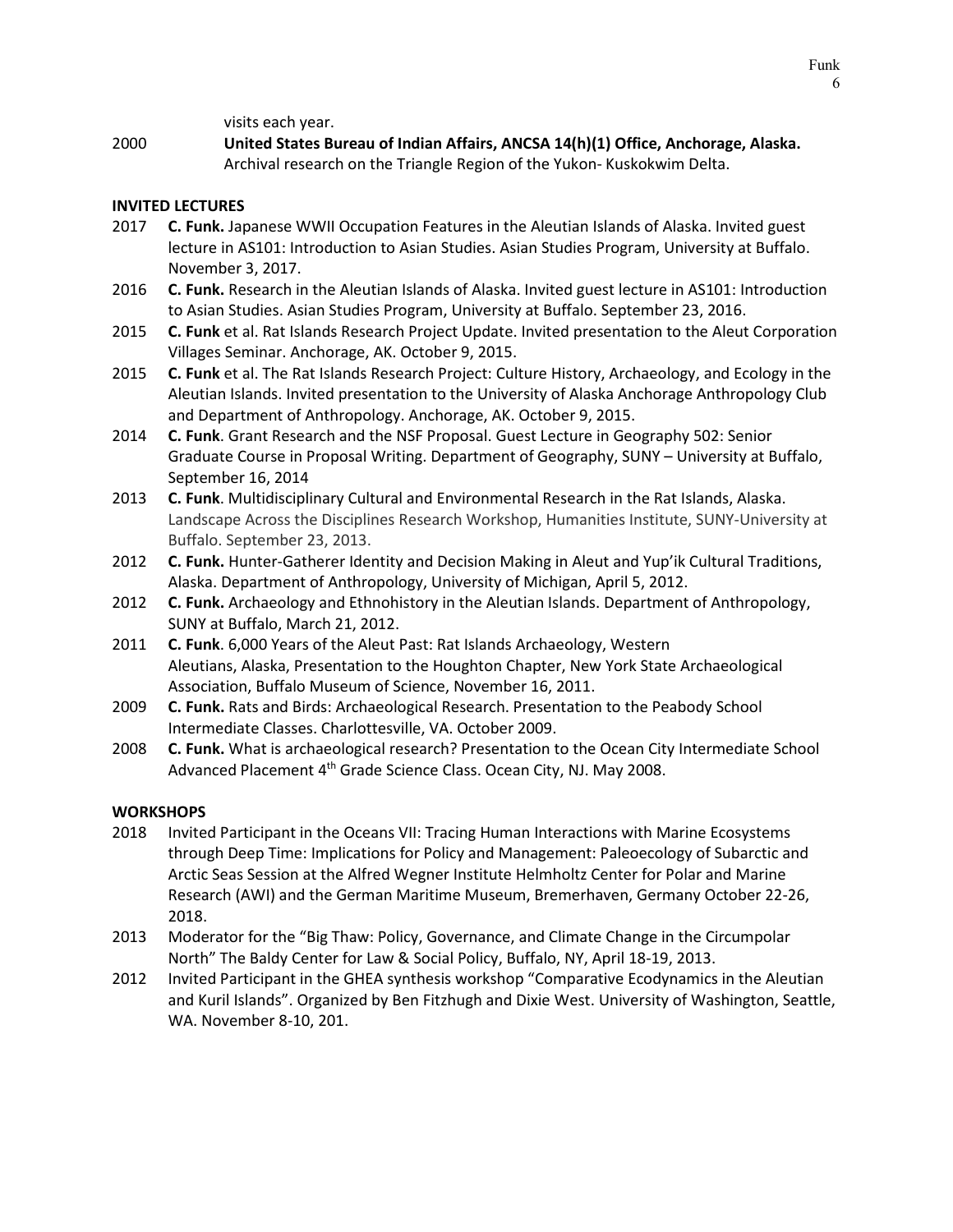## **PRESENTATIONS AT PROFESSIONAL MEETINGS AND CONFERENCES (selected)**

*Invited and Submitted Professional Presentations*

- 2019 **C. Funk**. "Gardens in the Aleutian Islands" in Lightening Round: Exploring Intersections of Technology, Labor, and Identity. Paper presented at the 84<sup>th</sup> Annual Meeting of the Society for American Archaeology, Albuquerque, NM.
- 2019 **C. Funk**, D. Corbett, N. Bigelow, and N. Misarti. "Gardens in the Aleutian Islands Landscape Management by Unangan/Unangas Ancestors." Paper presented at the 84<sup>th</sup> Annual Meeting of the Society for American Archaeology, Albuquerque, NM.
- 2018 **C. Funk**, A. Taivalkoski, C. West, and M. Etnier. "Archaeological avifauna demonstrate 4,000 years of human-marine environment interaction and impact in the eastern Aleutian Islands, North Pacific Ocean." Paper Presented at Oceans VII: Tracing Human Interactions with Marine Ecosystems through Deep Time: Implications for Policy and Management: Paleoecology of Subarctic and Arctic Seas Session at the Alfred Wegner Institute Helmholtz Center for Polar and Marine Research (AWI) and the German Maritime Museum, Bremerhaven, Germany October 22-26, 2018.
- 2018 **C. Funk.** Comparing narratives and middens to learn about Qax^un relationships with birds in the Rat Islands, western Aleutians. Paper presented at the 46<sup>th</sup> Annual Meeting of the Alaska Anthropological Association, Anchorage, AK.
- 2017 **C. Funk**, D. Corbett, and B. Hoffman. Multigenerational, Multipurpose Landscapes and Seascapes in the Western Aleutian Islands. Poster presented at the 82st Annual Meeting the Society for American Archaeology, Vancouver, B.C.
- 2017 J. Howard, **C. Funk**, D. Corbett, B. Hoffman, and A. Taivalkoski. Cut Marks on Prehistoric Alcidae Tibiotarsi in of the Rat Islands, Aleutian Islands, Alaska. Paper to be presented at the 82st Annual Meeting the Society for American Archaeology, Vancouver, B.C.
- 2017 **C. Funk**, D. West, C. Lefèvre, K. Brunner. Debra Garland Corbett: Alaskan Archaeologist. Paper presented at the 44th Annual Meeting of the Alaska Anthropological Association, Fairbanks, AK.
- 2016 A. Taivalkoski, **C. Funk**, D. Corbett, and B. Hoffman. Avian Skeletal Part Representation at KIS-050. Paper presented at the 81st Annual Meeting the Society for American Archaeology, Orlando, FL.
- 2016 J. Howard, **C. Funk**, D. Corbett, and B. Hoffman. Bone Tools of the Rat Islands, Aleutian Islands, Alaska: Aleut Identity, Tool Technology, Subsistence, and Interaction with Seascape. Paper presented at the 81st Annual Meeting the Society for American Archaeology, Orlando, FL.
- 2015 B. Hornbeck, **C. Funk**, B.W. Hoffman, N.H. Bigelow, and D. Corbett. Shaping identities through physical and cognitive landscape modifications in the Rat Islands, AK Poster presented at the 80<sup>th</sup> Annual Meeting the Society for American Archaeology, San Francisco, CA.
- 2015 **C. Funk**, N.H. Bigelow, D. Corbett, B.W. Hoffman, N. Misarti, and S.A. Wood. Human and Environmental Histories of the Rat Islands, Western Aleutians, Alaska: The 2014-2015 Research Season. Poster presented at the 80<sup>th</sup> Annual Meeting the Society for American Archaeology, San Francisco, CA.
- 2015 D. Corbett and **C. Funk**. The Aleutian Islands Working Group Research Note Blog. Poster presented at the Alaska Anthropological Association  $42<sup>nd</sup>$  Annual Meeting, Anchorage, AK.
- 2014 **C. Funk** and B. Hornbeck. Aleut Travel Paths in the Waters of the Rat Islands, Western Aleutians, Alaska. Poster presented at the 79<sup>th</sup> Annual Meeting the Society for American Archaeology, Austin, TX.
- 2014 J. Howard and C. Funk. Bone Tools of the Rat Islands. Poster presented at the 79<sup>th</sup> Annual Meeting the Society for American Archaeology, Austin, TX.

Funk 7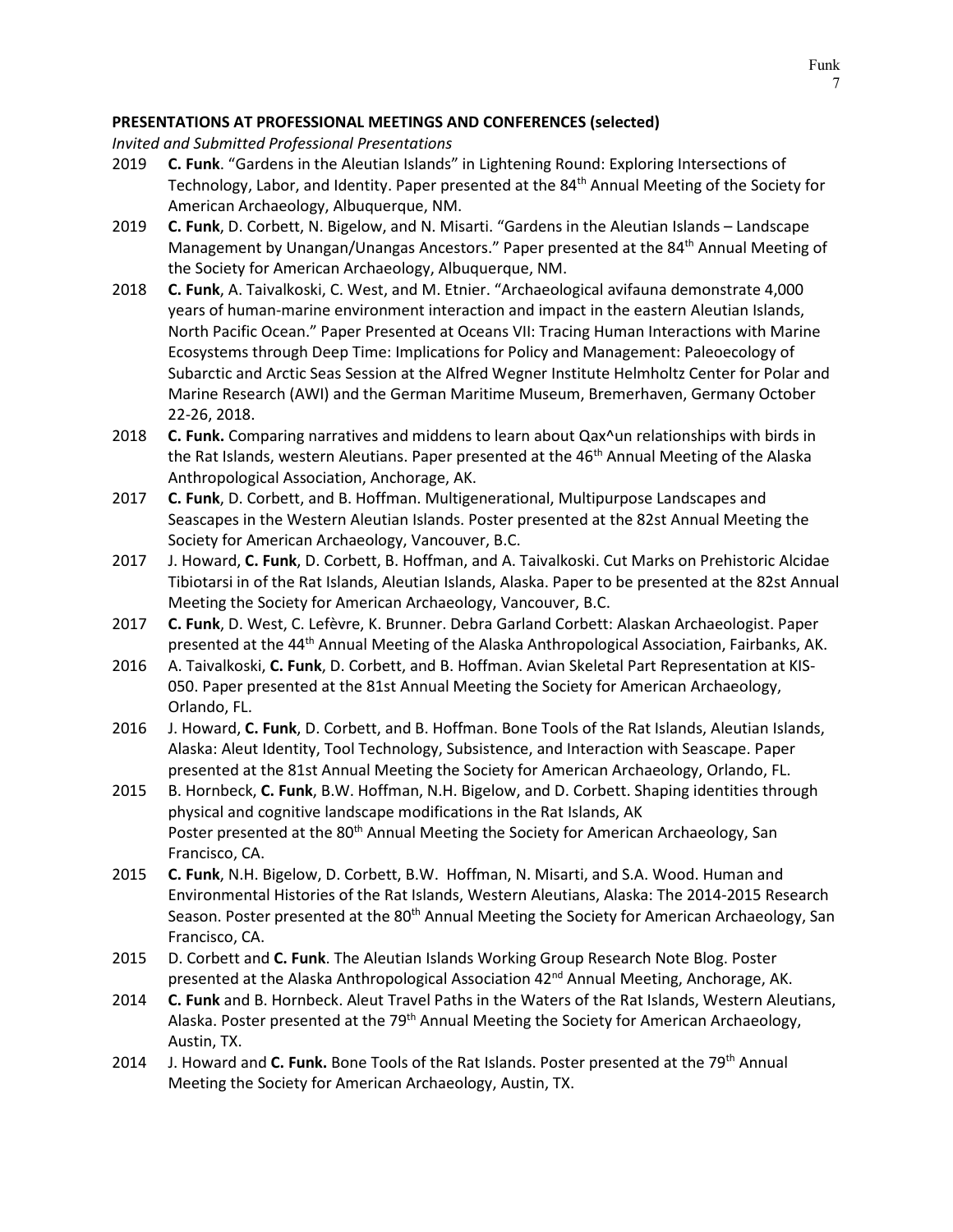- 2014 B. Fitzhugh and **C. Funk.** Sustainability and Settlement: A comparative analysis of Late Holocene settlement patterns in the Aleutians and Kuril Islands. Paper to be presented at the 79<sup>th</sup> Annual Meeting the Society for American Archaeology, Austin, TX.
- 2012 **C. Funk**. Birds as Resources and Identity Markers in Rat Islands Aleut Culture, Western Aleutians, Alaska. Paper presented at the Annual Meeting for the Society for American Archaeology. Memphis, TN.
- 2010 **C. Funk.** Aleut Landscapes and Seascapes: The Rat Islands, Alaska. Paper presented at the 75<sup>th</sup> Annual Meeting of the Society for American Archaeology, St. Louis, MO.
- 2009 J.A. Haws, **C. Funk**, N.F. Bicho, J.M. Daniels, M.B. Benedetti, B.S. Hockett, M. Jeraj. Palaeolithic landscapes and seascapes on the west coast of Portugal Paper presented at the Geoarchaeology 2009 Conference, Sheffield, England.
- 2009 Benedetti, M.M., J.A. Haws, **C. Funk**, J.M. Daniels, P.A. Hesp, and N.F. Bicho, Late Quaternary landscapes of Portuguese Estremadura: environmental change during Marine Isotope Stages 3 and 2. Geoarchaeology 2009, University of Sheffield, UK.
- 2009 Benedetti, M.M., J.M. Daniels, J.A. Haws, **C. Funk**, P.A. Hesp, and N.F. Bicho. Late Quaternary landscapes of Portuguese Estremadura: Climate-driven geomorphic change during MIS3. Annual Meeting of the Association of American Geographers, Las Vegas, NV.
- 2009 Haws, J.A., **C. Funk**, N.F. Bicho, M.M. Benedetti, and J.M. Daniels. Paleolithic landscapes and seascapes of the west coast of Portugal. Annual Meeting of the Association of American Geographers, Las Vegas, NV.
- 2009 Daniels, J.M., J.A. Haws, **C.L Funk**, M.M. Benedetti, N.F. Bicho. Geomorphology and geoarchaeology of coastal Leiria, central Portugal. Annual Meeting of the Association of American Geographers, Las Vegas, NV.
- 2008 **C. Funk.** Historic Yup'ik Landscape and Memory-Based Information Storage Process. Paper presented in the symposium "The Role of Information in Hunter-Gatherer Band Adaptations" at the 73<sup>rd</sup> Annual Meeting of the Society for American Archaeology, Vancouver, BC.
- 2008 J. Haws, B. Hockett, **C. Funk**, and N. Bicho. Tracking the Last Glacial Maximum. Poster presented at the 73<sup>rd</sup> Annual Meeting of the Society for American Archaeology, Vancouver, BC.
- 2008 D. Odess, **C. Funk**, E. Hill, S. Meitl and S. Gusev. The Origins of Eskimo Whaling in Chukotka and Alaska: Results of the 2007 Field Season. Paper presented at the 73<sup>rd</sup> Annual Meeting of the Society for American Archaeology, Vancouver, BC.
- 2008 Benedetti, M.M., J.M Daniels, J.A. Haws, **C.L Funk**, and P.A. Hesp, Geomorphic Adjustments to Quaternary Climate and Sea Level Change, Estremadura Dune Field, Portugal. Annual Meeting of the Association of American Geographers, Boston, MA.
- 2008 Daniels, J.M., M.M. Benedetti, J.A. Haws, and **C. Funk.** Soil-geomorphic relationships in coastal Estremadura, Portugal: implications for paleoenvironmental reconstruction and archaeological survey. Annual Meeting of the Association of American Geographers, Boston, MA.
- 2007 J. Haws, **C. Funk**, B. Hockett, N. Bicho, M. Benedetti, and M. Daniels. The Neandertal Seascape of West-Central Portugal. Poster presented at the 72<sup>nd</sup> Annual Meeting of the Society for American Archaeology, Austin, TX.
- 2007 **C. Funk.** Consequences of Contact on Rat Island, Alaska. Poster presented at the 72<sup>nd</sup> Annual Meeting of the Society for American Archaeology, Austin, TX.
- 2006 J. Haws, B. Hockett, **C. Funk**, M. Benedetti, M. Daniels, and N. Bicho. Neanderthals on the Beach: Late Pleistocene Settlement of Coastal Portugal. Poster presented at the Paleoanthropology Society Meetings, San Juan, Puerto Rico.
- 2006 **C. Funk.** Prehistory and Contact on Rat Island. Paper presented at the 33<sup>rd</sup> Annual Meeting of the Alaska Anthropological Association, Kodiak, AK.